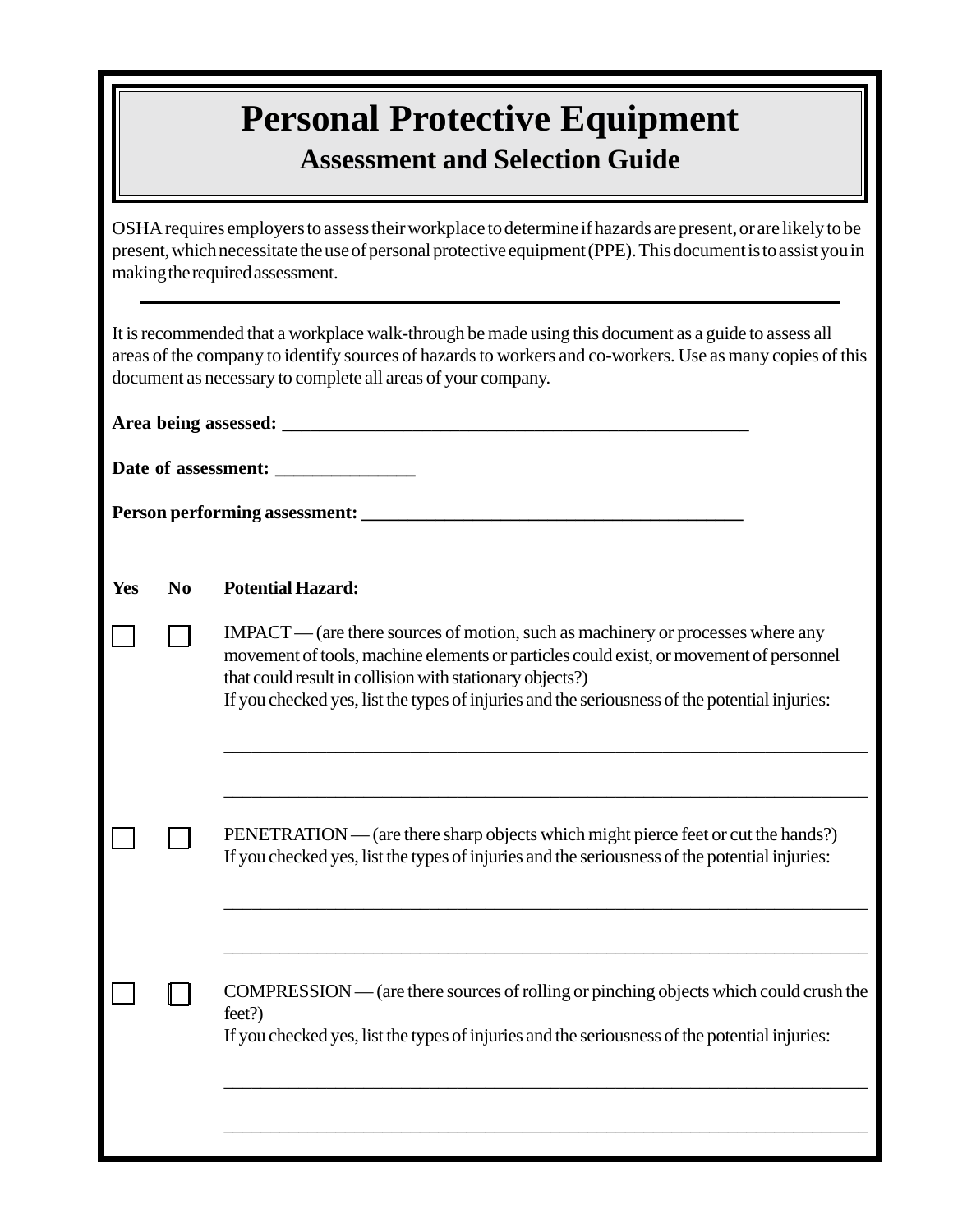| Yes | N <sub>0</sub> | <b>Potential Hazard:</b>                                                                                                                                                                                                                                       |
|-----|----------------|----------------------------------------------------------------------------------------------------------------------------------------------------------------------------------------------------------------------------------------------------------------|
|     |                | $CHEMICAL$ — (are there any chemical exposures?)<br>If you checked yes, list the types of injuries and the seriousness of the potential injuries:                                                                                                              |
|     |                | HEAT—(are there any sources of high temperatures that could result in burns, eye injury<br>or ignition of protective equipment, etc.?)<br>If you checked yes, list the types of injuries and the seriousness of the potential injuries:                        |
|     |                | HARMFUL DUST — (are there any sources of harmful dust?)<br>If you checked yes, list the types of injuries and the seriousness of the potential injuries:                                                                                                       |
|     |                | LIGHT (OPTICAL) RADIATION — (are there sources of light radiation, i.e., welding,<br>brazing, cutting, furnaces, heat treating, high intensity lights, etc.?)<br>If you checked yes, list the types of injuries and the seriousness of the potential injuries: |
|     |                | FALLING OBJECTS — (are there potentials for dropping or falling objects that could<br>strike a worker?)<br>If you checked yes, list the types of injuries and the seriousness of the potential injuries:                                                       |
|     |                | ELECTRICAL—(are there any electrical hazards?)<br>If you checked yes, list the types of injuries and the seriousness of the potential injuries:                                                                                                                |
|     |                |                                                                                                                                                                                                                                                                |